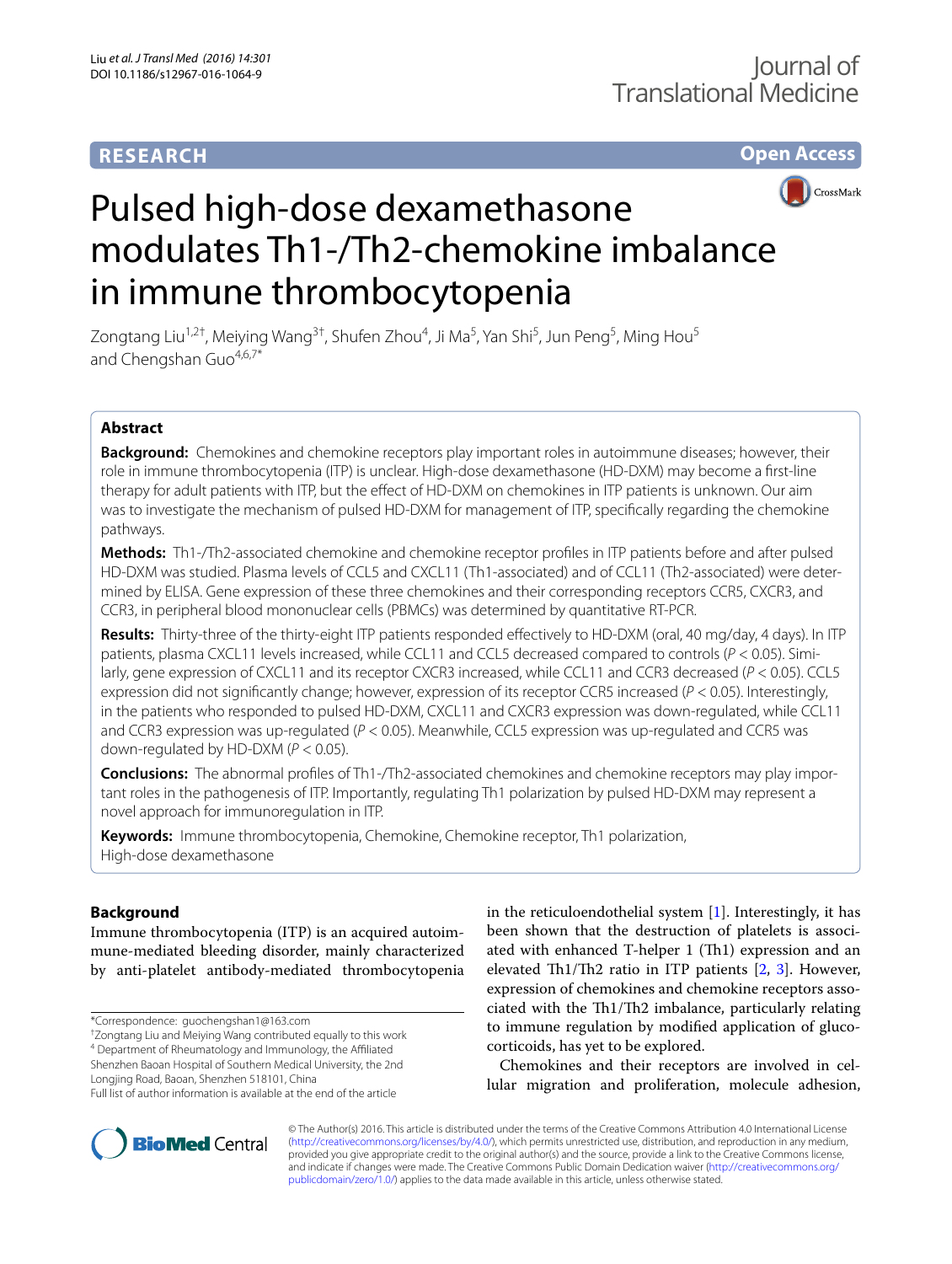regulation of apoptosis, T cell differentiation, leukocyte trafficking, and cytokine production [\[4](#page-6-3)]. For example, chemokine CCL5 is not only required for attracting  $CCR5<sup>+</sup>$  T cells but is also essential for their activation [[5\]](#page-6-4). CCR5 is specifically expressed on Th1 cells and has been reported as a critical chemokine receptor in several autoimmune diseases with polarization of Th1 cells such as rheumatoid arthritis, multiple sclerosis, Crohn's disease and oral lichen planus [\[6](#page-6-5)–[8\]](#page-6-6). CXCL10 expression is essential for Th1 cell differentiation [[9,](#page-6-7) [10](#page-6-8)]. CXCL11 is overexpressed in Th1-dominated skin disorders, such as, psoriasis, lichen planus, and atopic dermatitis  $[11-13]$  $[11-13]$  $[11-13]$ . Moreover, CXCL11 is the most potent chemoattractant and has the highest receptor binding affinity for CXCR3 [[14\]](#page-6-11). CXCR3, a marker for activated T lymphocytes, is characteristically expressed on Th1 and  $CD8<sup>+</sup>$  T cells [\[15](#page-6-12), [16\]](#page-6-13) and is required for generation of interferon-γ (IFN $γ$ ) -secreting Th1 cells in vivo [[9](#page-6-7)]. In contrast, CCR3 is predominantly expressed on Th2 cells [[17\]](#page-7-0). Recently, by characterizing Th1-associated chemokine receptors CXCR3 and CCR5, and Th2-associated chemokine receptor CCR3, we demonstrated that the abnormal expression of Th1/Th2 chemokine receptors may participate in the splenic immune dysregulation in ITP patients [[18\]](#page-7-1).

Glucocorticoid therapy is still the primary choice for treatment of ITP. Due to the poor long-term sustainability and possible adverse effects of long-term administration of corticosteroids [\[19](#page-7-2)], recent reports suggested that high-dose dexamethasone (HD-DXM) might be a promising regimen to replace the classical prednisone therapy [[20–](#page-7-3)[22](#page-7-4)]. Here, we investigated Th1- and Th2-associated chemokines and their receptors in peripheral blood of ITP patients. Specifically, we investigated whether HD-DXM could rectify the abnormal Th1-/Th2-associated chemokine and chemokine receptor profile in ITP.

## **Methods**

## **Patients and controls**

Between December 2014 and August 2016, 38 patients (12 males and 26 females, age range 12–71 years, median age 40.5 years) with active ITP in Shenzhen Baoan Hospital Affiliated to the Southern Medical University and the Second Hospital of Shandong University were enrolled. Patients' platelet counts ranged from 2 to  $34 \times 10^9$ /L, with a median count of  $10 \times 10^9$ /L. All patients required treatment because of clinically significant bleeding. All of the cases met the diagnosis criteria of ITP as previously described [[23\]](#page-7-5). None of them had received any corticosteroid or immunosuppressive therapy within the 3 months prior to sampling. Patients with diabetes, hypertension, cardiovascular diseases, pregnancy, active infection, or connective tissue diseases, such as systemic

lupus erythematosus, were excluded. The clinical features of the patients are shown in Table [1](#page-2-0).

The control group consisted of 31 healthy adult volunteers (11 males and 20 females, age range 21–53 years, median 31.5 years), whose platelet counts ranged from 148 to 342  $\times$  10<sup>9</sup>/L, with the median count of  $196 \times 10^9$ /L.

## **Treatment regimen**

Dexamethasone (DXM, 40 mg/day) was administered orally for four consecutive days. No maintenance or other treatment modality was used. Initial response was evaluated 2 weeks after treatment initiation. An effective response was defined as a platelet count greater than  $30 \times 10^9$ /L, at least a twofold increase compared to baseline, and an absence of bleeding [\[24](#page-7-6)].

#### **Reagents and antibodies**

Lymphoprep was obtained from Hao Yang Biological Manufacturer, Tianjin, China. Human CCL5, CXCL11, and CCL11 ELISA kits were purchased from R&D Systems, USA. TriZol reagent for total RNA was provided by Invitrogen, CA, USA. PrimeScript™ RT reagent Kit, SYBR Premix Ex Taq TM II were supplied by TaKaRa, Japan. Oligonucleotide primers for real-time PCR for CCL5, CXCL11, CCL11, CCR5, CXCR3, CCR3, and β-actin were synthesized by TaKaRa, Japan. Phosphatebuffered saline, fetal bovine serum, trypsin–EDTA and RPMI 1640 was provided by Gibco, USA. The microplate reader was supplied by Thermo Scientific, USA.

## **PBMCs and plasma preparation**

Peripheral blood mononuclear cells (PBMCs) were purified from heparinized venous blood samples immediately following collection using Lymphoprep density gradient centrifugation. Plasma was isolated from fresh samples by centrifugation and stored at −80 °C until use.

## **Chemokine secretion**

Plasma concentrations of CCL5, CXCL11, and CCL11 in active patients, patients who responded to HD-DXM, and controls were evaluated using a matched ELISA kit. All procedures were performed according to the manufacturer's instructions. Each sample was tested in duplicate and optical densities were read using a microplate reader.

## **Assay of chemokine mRNA expression**

Total RNA was extracted from PBMCs with TriZol according to the manufacturer's instructions. cDNA was reversely transcribed from total RNA using an eppendorf Realplex2 PCR Detection System and the Prime- $Script^M$  RT reagent kit. Following the manufacturer's protocol, real-time PCR was performed to determine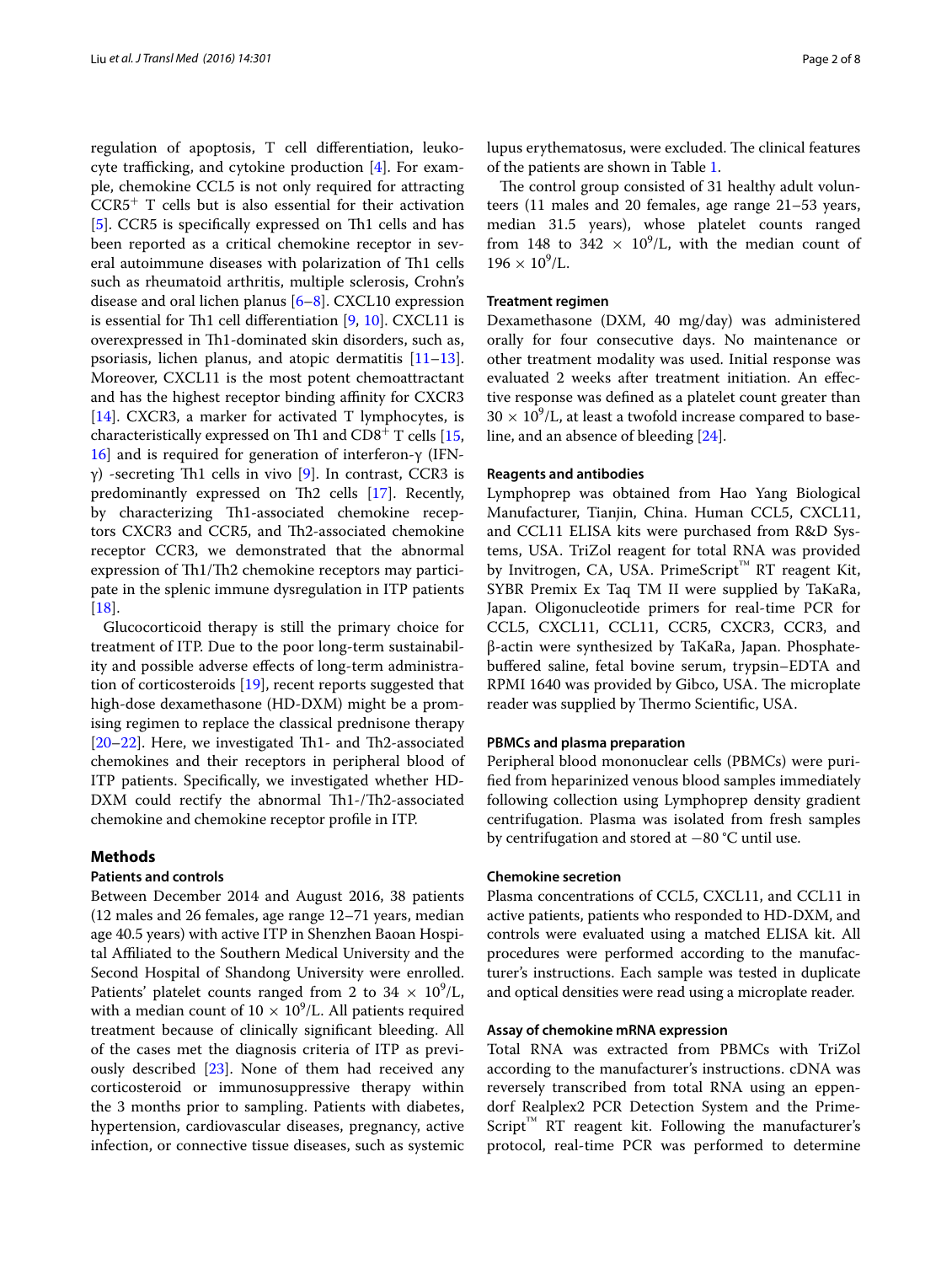| Patient        | Gender      | Age       | Platelets (x 10 <sup>9</sup> /L) | <b>Bleeding symptoms</b> | <b>Major therapy</b> | Platelets ( $\times 10^9$ /L) |
|----------------|-------------|-----------|----------------------------------|--------------------------|----------------------|-------------------------------|
|                |             |           | <b>Before treatment</b>          |                          |                      | After treatment               |
| $\mathbf{1}$   | F           | 54        | 23                               | $\mathsf{EC}$            | $\mathsf{GC}$        | 118                           |
| $\sqrt{2}$     | F           | 37        | 6                                | EC, PT                   | GC                   | 154                           |
| 3              | F           | 23        | 15                               | EC, EP                   | GC                   | 98                            |
| $\overline{4}$ | F           | 58        | 18                               | EP, GUH                  | GC                   | 222                           |
| 5              | F           | 48        | $\overline{3}$                   | EC, GUH                  | GC                   | 245                           |
| 6              | M           | 67        | 12                               | PT                       | GC                   | 97                            |
| $\overline{7}$ | F           | 40        | 10                               | $\mathsf{PT}$            | GC                   | 56                            |
| $\,8\,$        | M           | 59        | $\overline{4}$                   | $\mathsf{EC}$            | GC                   | 234                           |
| $\mathsf{9}$   | F           | 60        | 27                               | EC, GUH                  | GC                   | 67                            |
| 10             | M           | $70\,$    | 10                               | EC, PT                   | GC                   | 21                            |
| 11             | М           | 49        | 9                                | PT                       | GC                   | 180                           |
| 12             | M           | 12        | 34                               | $\mathsf{EC}$            | GC                   | 78                            |
| 13             | F           | 13        | 21                               | $\mathsf{EC}$            | GC                   | 203                           |
| 14             | F           | 26        | 10                               | EC, GIH                  | $\mathsf{GC}$        | 82                            |
| 15             | F           | 28        | 19                               | $\mathsf{EC}$            | GC                   | 168                           |
| 16             | M           | 65        | 20                               | EC, GIH                  | GC                   | 166                           |
| 17             | M           | 42        | 11                               | $\mathsf{PT}$            | GC                   | 267                           |
| 18             | F           | 17        | 9                                | $\mathsf{EC}$            | GC                   | 80                            |
| 19             | F           | 56        | $\overline{2}$                   | PT                       | GC                   | 9                             |
| 20             | M           | 61        | 27                               | PT                       | GC                   | 174                           |
| 21             | F           | 63        | 10 <sup>°</sup>                  | EC, GH                   | GC                   | 199                           |
| 22             | $\mathsf F$ | 50        | 14                               | EC, PT                   | GC                   | 143                           |
| 23             | M           | 31        | 11                               | $\mathsf{EC}$            | GC                   | 20                            |
| 24             | $\mathsf F$ | 26        | 25                               | PT                       | $\mathsf{GC}$        | 156                           |
| 25             | $\mathsf F$ | $71\,$    | 21                               | PT                       | GC                   | 151                           |
| 26             | F           | 51        | 28                               | EC, GUH                  | GC                   | 32                            |
| 27             | F           | 28        | $\,8\,$                          | PE, PT, ET               | $\mathsf{GC}$        | 103                           |
| 28             | $\mathsf F$ | 24        | 9                                | EC, EP                   | $\mathsf{GC}$        | 197                           |
| 29             | F           | 29        | 16                               | PT                       | GC                   | 173                           |
| 30             | F           | 34        | 22                               | PT                       | $\mathsf{GC}$        | 129                           |
| 31             | F           | 41        | $\bar{7}$                        | PE, PT                   | $\mathsf{GC}$        | 301                           |
| 32             | F           | 20        | 5                                | EC, GUH                  | $\mathsf{GC}$        | 24                            |
| 33             | M           | 25        | 23                               | $\mathsf{PT}$            | $\mathsf{GC}$        | 71                            |
| 34             | M           | 37        | 3                                | PT                       | GC                   | 96                            |
| 35             | F           | 19        | $\overline{2}$                   | EC, PT                   | $\mathsf{GC}$        | 136                           |
| 36             | M           | 33        | $\overline{7}$                   | $\mathsf{PT}$            | $\mathsf{GC}$        | 84                            |
| 37             | F           | 46        | 16                               | PT                       | GC                   | 183                           |
| 38             | F           | 42        | $10\,$                           | $\mathsf{PT}$            | $\mathsf{GC}$        | 158                           |
| Median         |             | 40.5      | 10                               |                          |                      | 148.5                         |
| Range          |             | $12 - 71$ | $2 - 34$                         |                          |                      | $9 - 301$                     |

## <span id="page-2-0"></span>**Table 1 Clinical characteristics of patients with ITP**

*EC* ecchymoses; *GC* glucocorticoid; *PT* petechiae; *EP* epistaxis; *GUH* genitourinary hemorrhage; *GIH* gastrointestinal hemorrhage; *GH* gingival hemorrhage

the expression of chemokine mRNA with SYBR Premix Ex Taq<sup>™</sup> II. Reverse transcription was carried at 42 °C for 5 min. PCR was performed as follows: initial denaturation 30 s at 95 °C, and for 40 cycles of 5 s at 95 °C for denaturation and 30 s at 60 °C for transcription. All

samples were measured in triplicate. The amount of chemokine mRNA was normalized with β-actin and expressed as relative quantification (RQ): RQ =  $2^{-\Delta\Delta ct}$ . The primer sequences for CCR5, CXCR3, CCR3, CCL5, CXCL11, CCL11, and  $β$ -actin are listed in Table [2.](#page-3-0)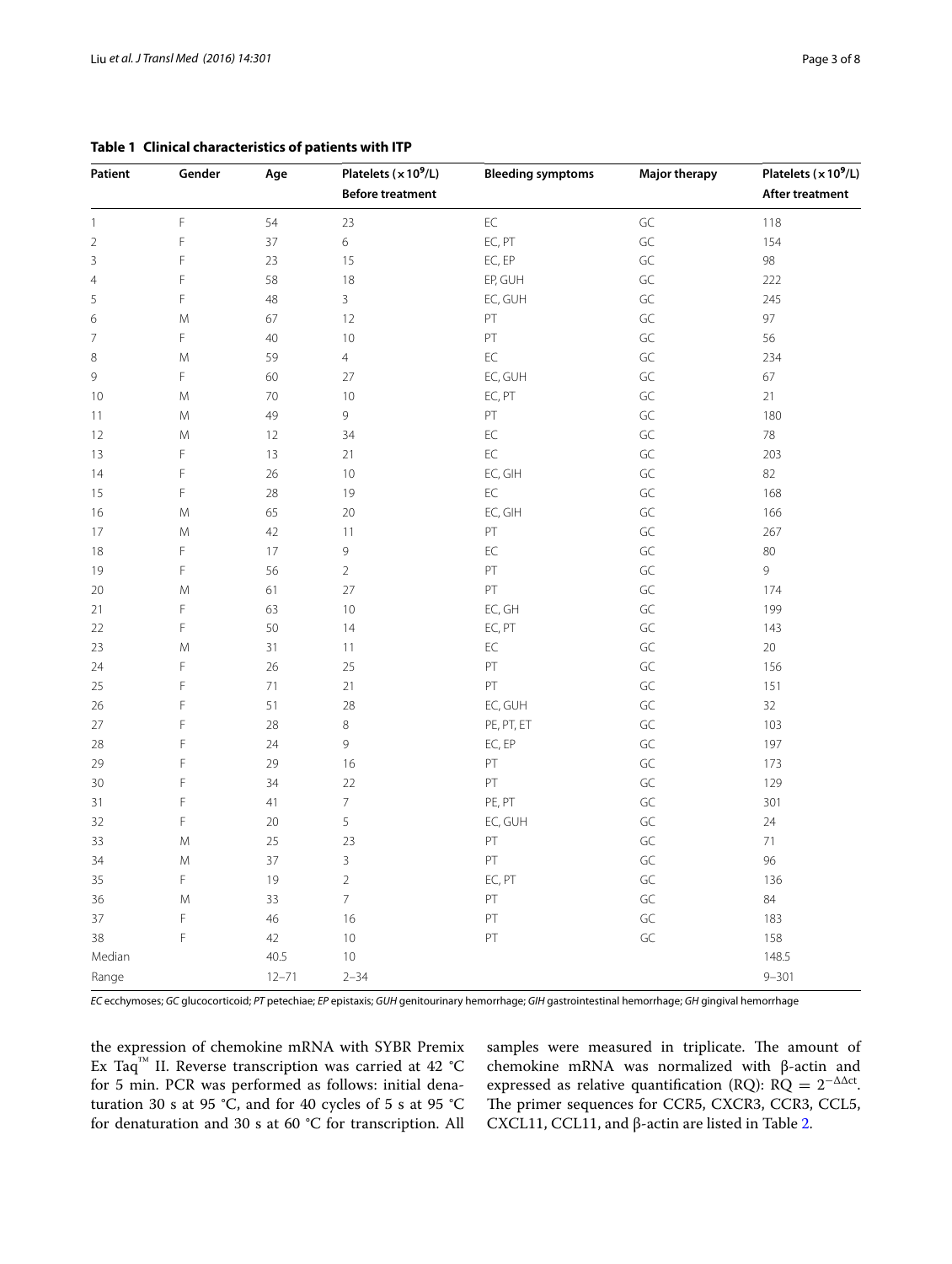## <span id="page-3-0"></span>**Table 2 Primer sequences**

| Target gene        | Forward $(5'-3')$                 | Reverse (5'-3')                    |
|--------------------|-----------------------------------|------------------------------------|
| CCL 5              | CAGAGAAGAA<br>ATGGGTTCGGGA        | GAGCGGGTGGGGTAGGAT<br>AGTG         |
| CXCL <sub>11</sub> | GCCTTGGCTGTGATATTGTG<br>TGC       | CATCGTTGTCCTTTATTT<br>TCTTT        |
| CC111              | TCAGCGACTAGAGAGCTAC<br>AGGA       | GCTTTGGAGTTGGAGAT<br><b>TTTTGG</b> |
| CCR3               | <b>TACACAGGAATCATC</b><br>AAAACGC | AGGAAGAGAGAAGGAT<br>AGCCAC         |
| CXCR3              | CAACGCCACCCACTGCC<br>AATAC        | CAAAGGCCACCACGACC<br>ACCAC         |
| CCR5               | GAAGAGCTGAGACATCC<br><b>GTTCC</b> | ACACCAG TGAGTAGAGCGG<br>AG         |
| β-actin            | CACTCTTCCAGCCTTCC<br>TTCC         | AGGICITIGCGGATGICCAC               |

## **Statistical analysis**

The Statistical Package for the Social Sciences version 19.0 (SPSS Inc., Chicago, IL) was used for statistical analysis of experimental data. Values are presented as mean  $\pm$  SD. The date of plasma chemokine levels and mRNA levels among the active ITP groups and normal controls were normally distributed. The comparison between two groups was conducted by *t* test, measurement data were compared by ANOVA with Bonferroni test analysis among multiple groups. Briefly, ANOVA analysis was for comparison among active ITP, normal controls, and responders, and Bonferroni test was for comparison between any of two groups. Values of *P* < 0.05 were considered statistically significant.

## **Results**

## **Therapeutic effect of HD‑DXM**

Out of all 38 patients, 33 cases (10 males and 23 females, median age 38.5 years, range 12–71 years) responded effectively to the HD-DXM therapy, according to the standard definition [\[19](#page-7-2)]. In these responders, platelet counts ranged from 56 to 301  $\times$  10<sup>9</sup>/L, with a median count of  $155 \times 10^9$  $155 \times 10^9$ /L, as shown in Table 1. No bleeding or other complications were apparent, such as metabolized abnormality of multiple systems. Withdrawal symptoms were not observed throughout the treatment either.

## **Plasma levels of CCL5, CXCL11, and CCL11**

Compared to normal controls, plasma CCL5 levels were reduced in the active ITP group (126.18  $\pm$  19.84 vs  $455.54 \pm 68.29$  pg/mL). Plasma CCL5 in ITP patients who responded well to HD-DXM (responders) improved  $(334.08 \pm 53.63 \text{ pg/mL})$  but was still lower than control (Fig. [1a](#page-3-1)).



<span id="page-3-1"></span>Compared to control, CXCL11 levels were increased in active ITP patients  $(277.84 \pm 37.78 \text{ vs } 109.83 \pm 20.30 \text{ pg/})$ mL). In responders, CXCL11 levels decreased  $(145.53 \pm 18.44 \text{ pg/mL})$ , but were still higher than controls (Fig. [1b](#page-3-1)).

Compared to control, CCL11 levels in active ITP patients were lower than in controls (155.60  $\pm$  13.22 vs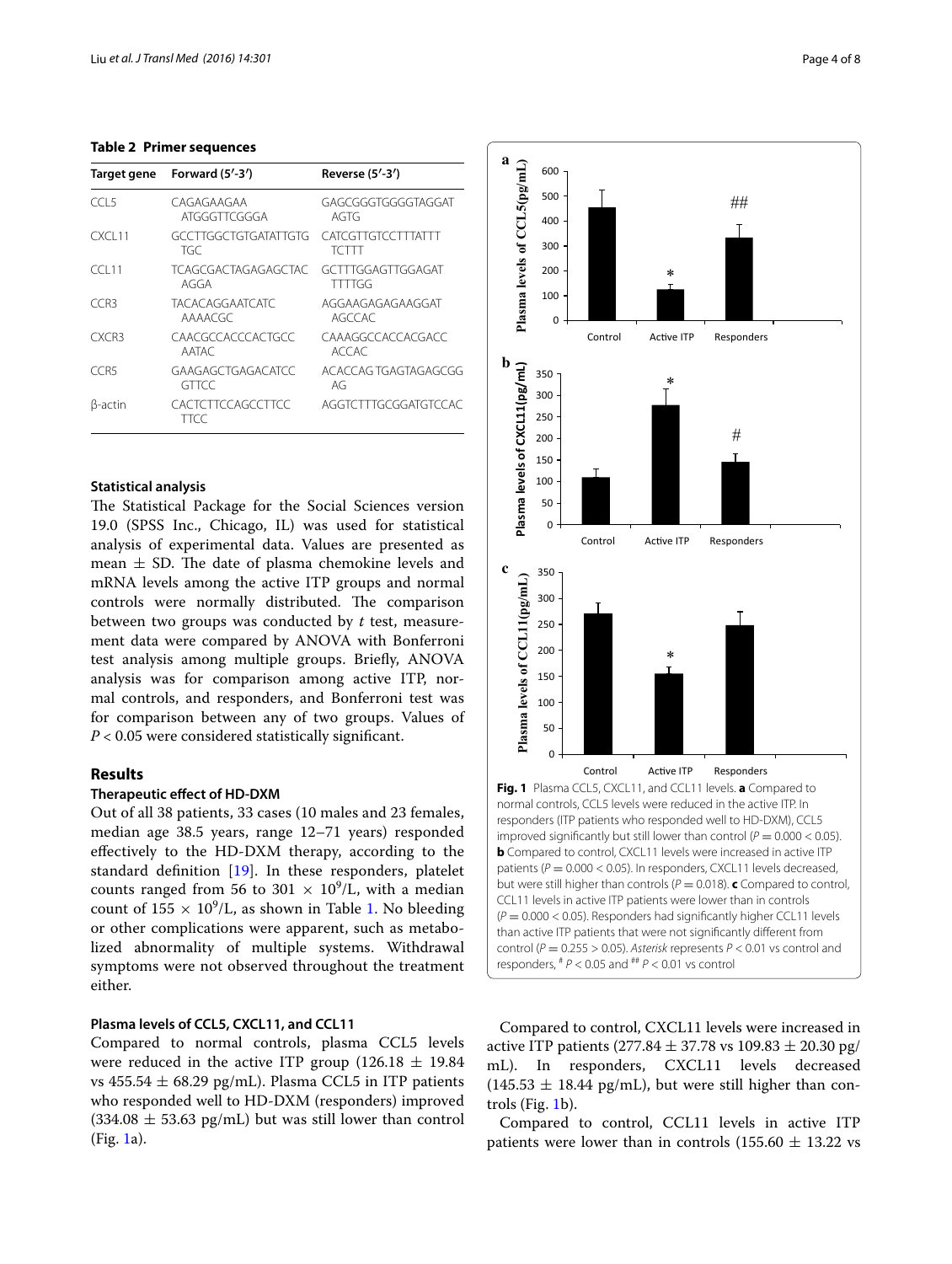



<span id="page-4-0"></span> $271.47 \pm 20.48$  pg/mL). Responders had significantly higher CCL11 levels (248.88  $\pm$  25.53 pg/mL) than active ITP patients that were not significantly different from control (Fig. [1c](#page-3-1)).

## **CCL5, CXCL11, and CCL11 mRNA expression**

Chemokine mRNA levels in PBMCs were determined by qRT-PCR. For CCL5 expression, no significant difference was found between any group  $(1.36 \pm 0.31 \text{ vs } 1.57 \pm 0.20$ vs  $1.61 \pm 0.25$ , in active ITP, control, and responders. Fig. [2a](#page-4-0)).



<span id="page-4-1"></span>Compared to normal controls, CXCL11 mRNA levels were increased in active ITP patients  $(4.23 \pm 0.50)$ vs 1.04  $\pm$  0.11). CXCL11 expression in responders was significantly decreased (2.03  $\pm$  0.15) compared to active ITP, but still higher than controls (Fig. [2b](#page-4-0)).

Compared to control, CCL11 mRNA levels in active ITP patients was reduced  $(0.53 \pm 0.08 \text{ vs }$  $1.04 \pm 0.14$ ). However, CCL11 mRNA levels improved in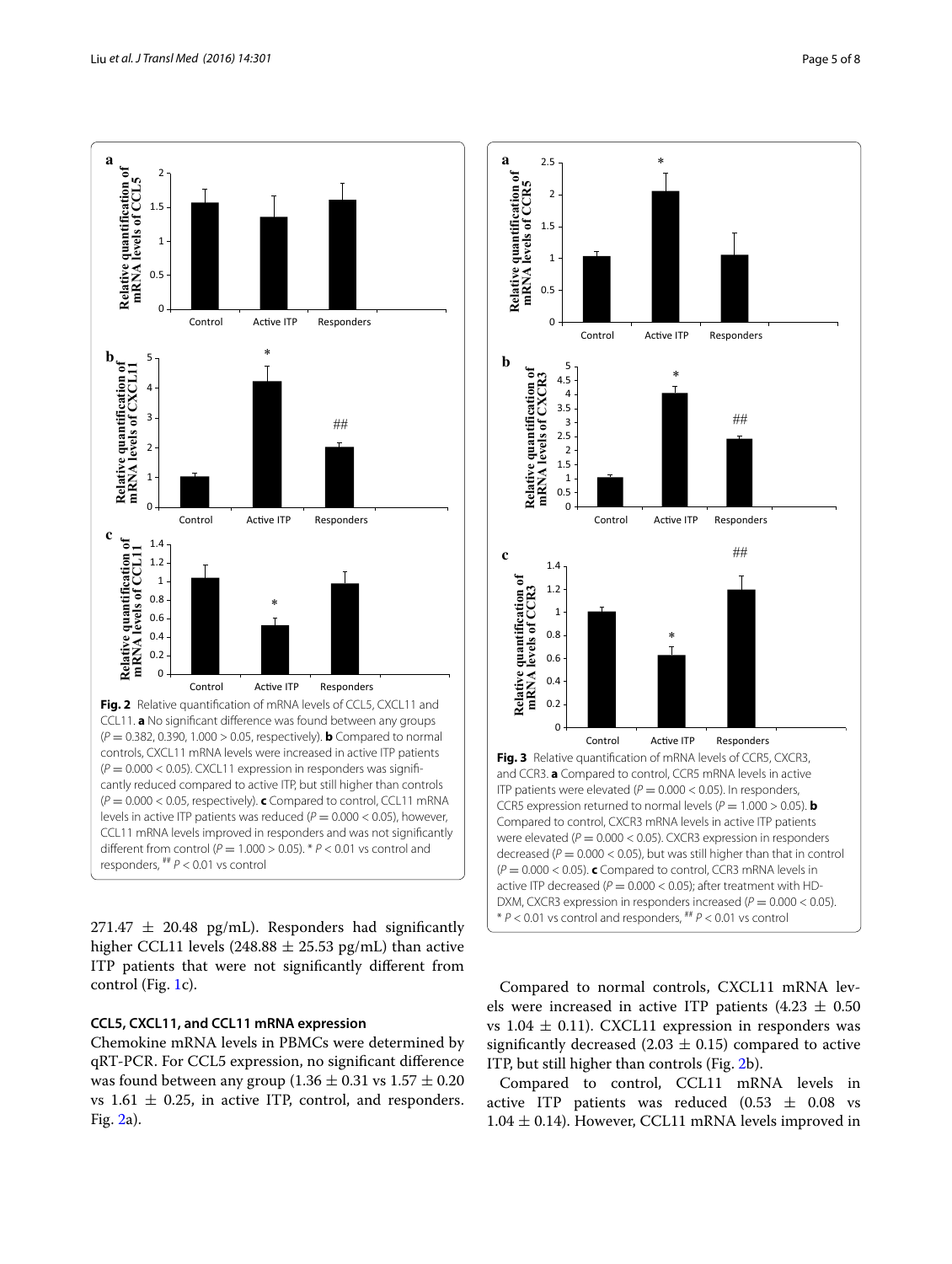responders and was not significantly different from control  $(0.98 \pm 0.13)$  (Fig. [2c](#page-4-0)).

## **CCR5, CXCR3, and CCR3 mRNA expression**

Compared to control, as mRNA expression of the Th1 associated chemokine receptors, both of CCR5 and CXCR3 were elevated in active ITP patients  $(2.05 \pm 0.20)$ vs  $1.03 \pm 0.06$ ,  $4.06 \pm 0.23$  vs  $1.06 \pm 0.08$ , respectively) (Fig. [3a](#page-4-1), b). In responders, CCR5 expression returned to normal levels (1.06  $\pm$  0.15, Fig. [3](#page-4-1)a). CXCR3 expression in responders decreased (2.43  $\pm$  0.11), but was still higher than that in control (Fig. [3](#page-4-1)b).

Compared to control, as one of the Th1-associated chemokine receptors, CCR3 mRNA levels in active ITP decreased (0.63  $\pm$  0.07 vs 1.01  $\pm$  0.04); after treatment with HD-DXM, CXCR3 expression in responders increased significantly  $(1.20 \pm 0.12,$  Fig. [3c](#page-4-1)).

## **Discussion**

ITP is an immune-mediated acquired disease characterized by a persistent or transient decrease of platelet count. In this study, we found an abnormal profile of Th1- and Th2-associated chemokines and their receptors in peripheral blood of ITP patients. Further, we demonstrated that HD-DXM can rectify the abnormal Th1-/ Th2-associated chemokine and chemokine receptor profile in ITP.

Our findings showed that 85.71 % of ITP patients responded well to pulsed HD-DXM, confirming its impressive therapeutic effect. Previously, a high initial response was reported in a large study by Cheng et al. [[20\]](#page-7-3) after adult ITP patients were treated with a single dose of HD-DXM. The international consensus report and practice guidelines for ITP have now proposed HD-DXM therapy as one of the first-line therapeutic options for ITP patients [[23,](#page-7-5) [24](#page-7-6)]. The latest clinical investigation showed that in addition to being generally better tolerated, HD-DXM resulted in a higher incidence of overall initial response and complete response compared to prednisone. These findings suggested that HD-DXM may be a preferred corticosteroid strategy for first-line management of adult primary ITP [[25\]](#page-7-7).

Although the etiology of ITP is multifactorial, many researchers have shown that ITP involves Th1 polarization, characterized by the oligoclonal accumulation of Th1 cells [[3](#page-6-2), [26](#page-7-8)]. Chemokines and chemokine receptors that are involved in T cell differentiation could influence the balance of Th1/Th2  $[4]$  $[4]$ . These results prompted us to investigate the expression of chemokines and their receptors in ITP patients.

CXCL11 is one of the three ligands of CXCR3, the others being CXCL9 and CXCL10. CXCL11 and CXCL10 may play a role in the accumulation of Th1 cells in

pulmonary sarcoidosis, a Th1-associated disease [[27\]](#page-7-9). Of the three ligands, CXCL11 has the highest receptor binding affinity for CXCR3 through chemotactic migration and transient mobilization of intercellular calcium [\[28](#page-7-10)]. Here, we detected the status of CXCL11 and its receptor CXCR3 in ITP. We found that plasma CXCL11 levels in active ITP patients were higher than in controls, suggesting that CXCL11 may be an important chemoattractant for effector T cells involved in ITP. Moreover, CXCL11 acts as an antagonist for CCR3 but an agonist for CXCR3 [[29\]](#page-7-11). In patients who responded well to pulsed HD-DXM (responders), plasma CXCL11 and mRNA levels of CXCL11 in PBMCs were decreased. Therefore, CXCL11 may be a potential therapeutic target for ITP, since the analogue is that Tizina et al.  $[30]$  $[30]$  $[30]$  successively modelled the structural determinants of these interactions of CXCL9/CXCR3, CXCL10/CXCR3 and CXCL11/CXCR3 complexes and their physico-chemical features in order to be used for drug design.

CCL5 is a CC chemokine that activates cells by binding to Th1-associated CCR1 and CCR5 [[31](#page-7-13)]. CCL5/CCR5 interaction has been reported in a number of Th1-associated diseases, such as rheumatoid arthritis, multiple sclerosis [\[32](#page-7-14)], human immunodeficiency virus 1 (HIV-1) infection [\[33](#page-7-15)], Crohn's disease [\[7](#page-6-14)], and oral lichen planus [[8\]](#page-6-6). In this study, for mRNA levels of CCL5 in PBMCs, no significant difference was found between any group; however, plasma levels of CCL5 in active ITP patients was lower than in controls, perhaps because platelets are the principal source of CCL5 [[34\]](#page-7-16). With the increase of platelet counts after pulsed HD-DXM treatment, there was an increase of CCL5 concentration in plasma. Thus, an important role for CCL5 in the pathogenesis of ITP is not evident; there are possibly other chemokines [[35](#page-7-17)] binding to CCR5 to destroy platelets.

CCL11 is a specific and potent eosinophil chemoattractant that acts exclusively via CCR3 [\[36](#page-7-18)]. CCR3 is selectively expressed on Th2 subset, so CCL11 and CCR3 are effectors of the Th2 response. Adzemovic et al. [[37](#page-7-19)] established a congenic rat strain with the *Eae18b* locus containing a chemokine cluster (CCL2, CCL7, CCL11, CCL12, and CCL1) from the experimental autoimmune encephalomyelitis (EAE)- resistant PVG rat strain. The group observed a milder disease and elevated CCL11 mRNA and protein levels in inguinal lymph nodes in the *Eae18b* congenic strain. Increased intrathecal production of CCL11 in congenic rats was accompanied by a tighter blood brain barrier, reflected by more occludinpositive blood vessels. In addition, the congenic strain showed a reduced antigen specific response and a predominant anti-inflammatory Th2 phenotype. Our results suggest that the reduced expression of CCR3 and the decline of CCL11 may be one of the causes of the Th1/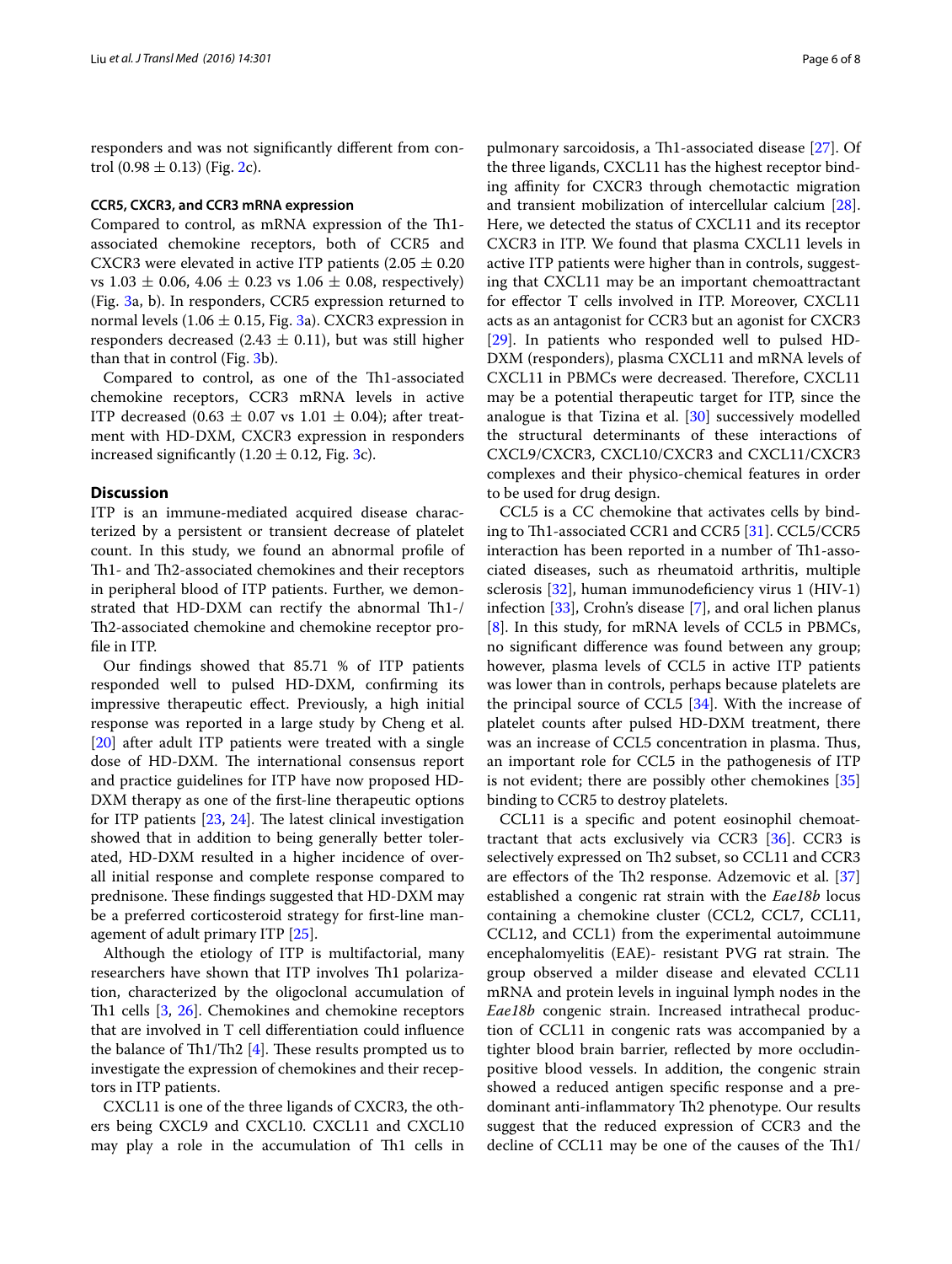Th2 imbalance in ITP. Correspondingly, the restoration of CCR3 and CCL11 after pulsed HD-DXM suggests the rebalancing of Th1/Th2. Thus, upregulation of CCL11 and CCR3 was associated with a Th2-like immune response, which could skew the immune response away from the autoimmune state.

## **Conclusions**

Our data suggest that polarization of Th1-associated chemokines and chemokine receptors may play important roles in the pathogenesis of ITP. Further, rectifying the abnormal chemokine profile associated with the Th1/Th2 imbalance by treatment with pulsed HD-DXM provides us with new insight into the immunoregulatory mechanisms for the treatment of ITP.

#### **Abbreviations**

ITP: immune thrombocytopenia; Th: T helper; HD-DXM: high-dose dexamethasone; PBMC: peripheral blood mononuclear cell; IL: interleukin; IFN: interferon; EC: ecchymoses; GC: glucocorticoid; PT: petechiae; EP: epistaxis; GUH: genitourinary hemorrhage; GIH: gastrointestinal hemorrhage; GH: gingival hemorrhage; ELISA: enzyme linked immunosorbent assay; PCR: polymerase chain reaction; PBMC: peripheral blood mononuclear cell; CMV: cytomegalovirus.

#### **Authors' contributions**

CSG, JP and MH conceived and designed the experiments. ZTL carried out the immunoassays. SFZ and JM performed the PCR experiments. ZTL and MYW analyzed the data. YS contributed reagents/materials/analysis tools. ZTL, CSG and MYW wrote the paper. All authors read and approved the final manuscript.

## **Author details**

<sup>1</sup> Medical College, Shandong University, Jinan 250012, China. <sup>2</sup> Department of Hematology and Oncology, Tancheng Hospital, Linyi 276100, China. <sup>3</sup> Department of Rheumatology and Immunology, Peking University Shenzhen Hospital, Shenzhen 518000, China. <sup>4</sup> Department of Rheumatology and Immunology, the Affiliated Shenzhen Baoan Hospital of Southern Medical University, the 2nd Longjing Road, Baoan, Shenzhen 518101, China. <sup>5</sup> Department of Hematology, Qilu Hospital, Shandong University, Jinan 250012, China.<br><sup>6</sup> Shenzhen Research Institute of Shandong University, Shenzhen 518057, China. <sup>7</sup> Department of Rheumatology, the Affiliated Shenzhen Baoan Hospital of Guangdong Medical University, Shenzhen 518101, China.

## **Acknowledgements**

We are grateful to Prof. Jingjie Zhao and Feng Kong (Central Molecular Biology Lab, the Second Hospital of Shandong University, Jinan, China) for their assistance in the laboratory. We appreciate Alexandra H. Marshall's assistance (Marshall Medical Communications, Canada) in editing the manuscript. We specially appreciate statistician Xuedan Xing (Baiyang Pharmaceutical Group Co., Ltd, Tsingtao, China) for her help in statistical analysis.

#### **Competing interests**

The authors declare that they have no competing interests.

#### **Availability of data and materials**

The datasets supporting the conclusions of this article are included within this article.

## **Ethics approval and consent to participate**

PBMCs and plasma preparation for chemokine study were isolated from peripheral blood of ITP patients and healthy adult volunteers after written informed consent and ethics committee approval (BYLL10/2014). The patients gave written informed consent to research studies, and the study was

approved by the local ethics committee (02832) and adhered to the tenets of the Declaration of Helsinki.

## **Funding**

This work was supported by Grants from the National Natural Science Found of China (No. 81270577, No. 30971278, No. 81070411), the National Science Fund for Distinguished Young Scholars of China (No. 81125002), the Science and technology innovation Found of Shenzhen, China (No. JCYJ20160427191026117, No. JCYJ20160427190358849), and the Medical Science and technology Found of Guangdong Province, China (No. A2016296).

Received: 21 July 2016 Accepted: 17 October 2016 Published online: 24 October 2016

#### **References**

- <span id="page-6-0"></span>1. Bakchoul T, Sachs UJ. Platelet destruction in immune thrombocytopenia. Understanding the mechanisms. Hamostaseologie. 2016;36:187–94.
- <span id="page-6-1"></span>2. Wang T, Zhao H, Ren H, Guo J, Xu M, Yang R, et al. Type 1 and type 2 T-cell profiles in idiopathic thrombocytopenic purpura. Haematologica. 2005;90:914–23.
- <span id="page-6-2"></span>3. Cooper N, Bussel J. The pathogenesis of immune thrombocytopenic purpura. Br J Haematol. 2006;133:364–74.
- <span id="page-6-3"></span>4. Zlotnik A, Yoshie O. Chemokines: a new classification system and their role in immunity. Immunity. 2000;12:121–7.
- <span id="page-6-4"></span>5. Sapir Y, Vitenshtein A, Barsheshet Y, Zohar Y, Wildbaum G, Karin N. A fusion protein encoding the second extracellular domain of CCR5 arrests chemokine-induced cosignaling and effectively suppresses ongoing experimental autoimmune encephalomyelitis. J Immunol. 2010;185:2589–99.
- <span id="page-6-5"></span>6. Szczucinski A, Losy J. CCL5, CXCL10 and CXCL11 chemokines in patients with active and stable relapsing-remitting multiple sclerosis. Neuroimmunomodulation. 2011;18:67–72.
- <span id="page-6-14"></span>7. Oki M, Ohtani H, Kinouchi Y, Sato E, Nakamura S, Matsumoto T, et al. Accumulation of CCR5 + T cells around RANTES + granulomas in Crohn's disease: a pivotal site of Th1-shifted immune response? Lab Invest. 2005;85:137–45.
- <span id="page-6-6"></span>8. Hu JY, Zhang J, Cui JL, Liang XY, Lu R, Du GF, et al. Increasing CCL5/CCR5 on CD4 + T cells in peripheral blood of oral lichen planus. Cytokine. 2013;62:141–5.
- <span id="page-6-7"></span>9. Groom JR, Richmond J, Murooka TT, Sorensen EW, Sung JH, Bankert K, et al. CXCR3 chemokine receptor-ligand interactions in the lymph node optimize CD4(+) T helper 1 cell differentiation. Immunity. 2012;37:1091–103.
- <span id="page-6-8"></span>10. Gu D, Chen Z, Zhao H, Du W, Xue F, Ge J, et al. Th1 (CXCL10) and Th2 (CCL2) chemokine expression in patients with immune thrombocytopenia. Hum Immunol. 2010;71:586–91.
- <span id="page-6-9"></span>11. Penido C, Costa KA, Costa MF, Pereira Jde F, Siani AC, Henriques Md. Inhibition of allergen-induced eosinophil recruitment by natural tetranortriterpenoids is mediated by the suppression of IL-5, CCL11/eotaxin and NFkappaB activation. Int Immunopharmacol. 2006;6:109–21.
- 12. Terlou A, Santegoets LA, van der Meijden WI, Heijmans-Antonissen C, Swagemakers SM, van der Spek PJ, et al. An autoimmune phenotype in vulvar lichen sclerosus and lichen planus: a Th1 response and high levels of microRNA-155. J Invest Dermatol. 2012;132:658–66.
- <span id="page-6-10"></span>13. Mullol J, Roca-Ferrer J, Alobid I, Pujols L, Valero A, Xaubet A, et al. Effect of desloratadine on epithelial cell granulocyte-macrophage colonystimulating factor secretion and eosinophil survival. Clin Exp Allergy. 2006;36:52–8.
- <span id="page-6-11"></span>14. Booth V, Clark-Lewis I, Sykes BD. NMR structure of CXCR3 binding chemokine CXCL11 (ITAC). Protein Sci. 2004;13:2022–8.
- <span id="page-6-12"></span>15. Wu X, Lahiri A, Haines GK, Flavell RA, Abraham C. NOD2 regulates CXCR3 dependent CD8 + T cell accumulation in intestinal tissues with acute injury. J Immunol. 2014;192:3409–18.
- <span id="page-6-13"></span>16. Lazarski CA, Ford J, Katzman SD, Rosenberg AF, Fowell DJ. IL-4 attenuates Th1-associated chemokine expression and Th1 trafficking to inflamed tissues and limits pathogen clearance. PLoS ONE. 2013;8:e71949. doi:[10.1371/journal.pone.0071949](http://dx.doi.org/10.1371/journal.pone.0071949).